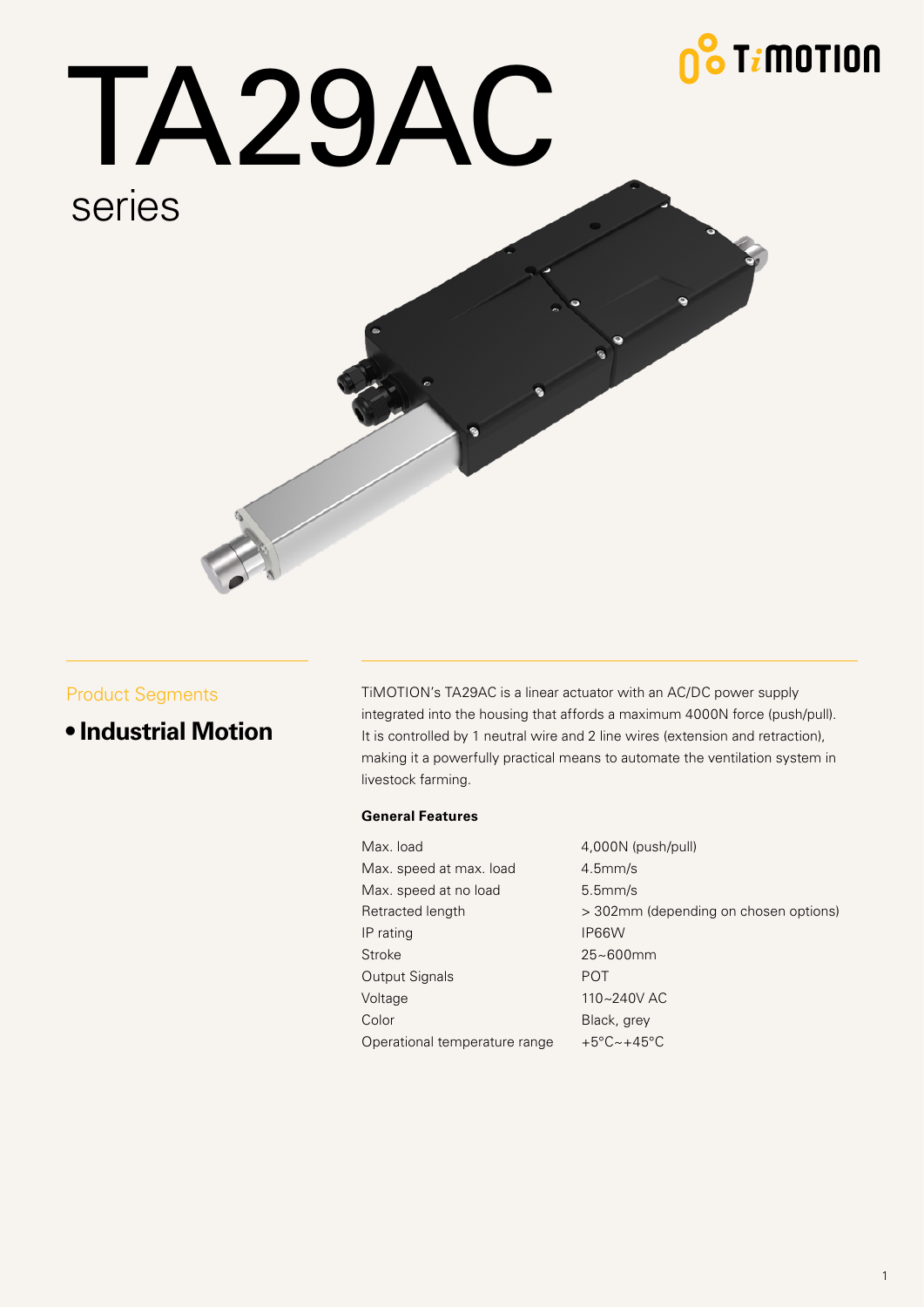# <span id="page-1-0"></span>series **TA29AC**

#### **Drawing**



| <b>Load and Speed</b> |                                       |      |              |                            |           |                      |           |
|-----------------------|---------------------------------------|------|--------------|----------------------------|-----------|----------------------|-----------|
| <b>CODE</b>           | Load (N)                              |      | Self Locking | <b>Typical Current (A)</b> |           | Typical Speed (mm/s) |           |
|                       | Push                                  | Pull | Force (N)    | No Load                    | With Load | No Load              | With Load |
|                       |                                       |      |              | 220V AC                    |           |                      |           |
|                       | Motor Speed (5200RPM, Duty Cycle 10%) |      |              |                            |           |                      |           |
| N                     | 4000                                  | 4000 | 4000         | 0.4                        | 1.2       | 5.5                  | 4.5       |
| <b>Black</b>          |                                       |      |              |                            |           |                      |           |

#### **Note**

**1** Please refer to the approved drawing for the final authentic value.

**2** Operational temperature range at full performance: +5°C~+45°C

**3** The current & speed in table are tested when the actuator is extending under push load.

**4** Standard stroke: Min. ≥ 25mm, Max. please refer to below table.

| CODE | Load(N)     | Max Stroke (mm) |
|------|-------------|-----------------|
| N    | $\leq 4000$ | 600             |

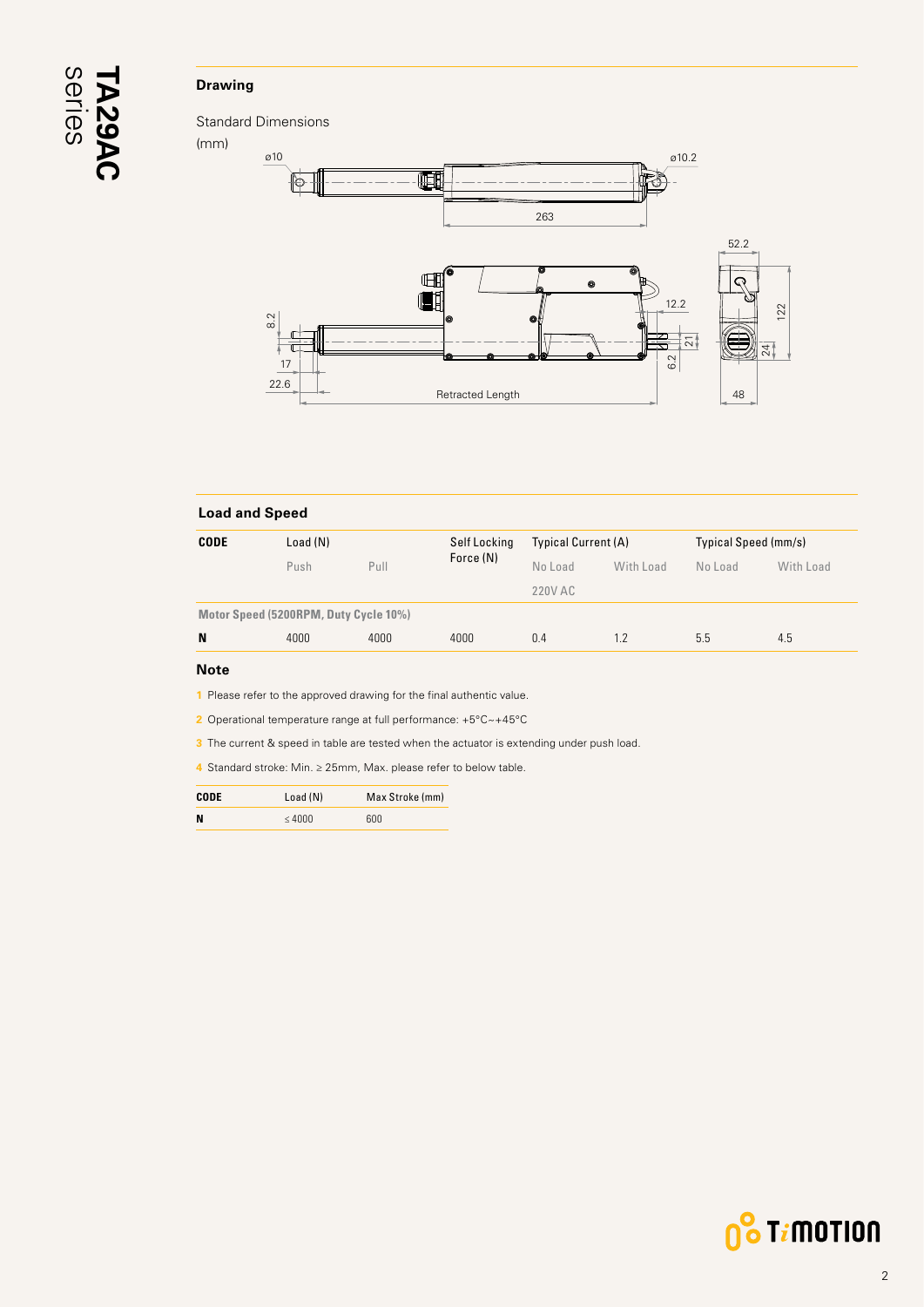

#### **Performance Data (220V AC Motor)**

Motor Speed (5200RPM)







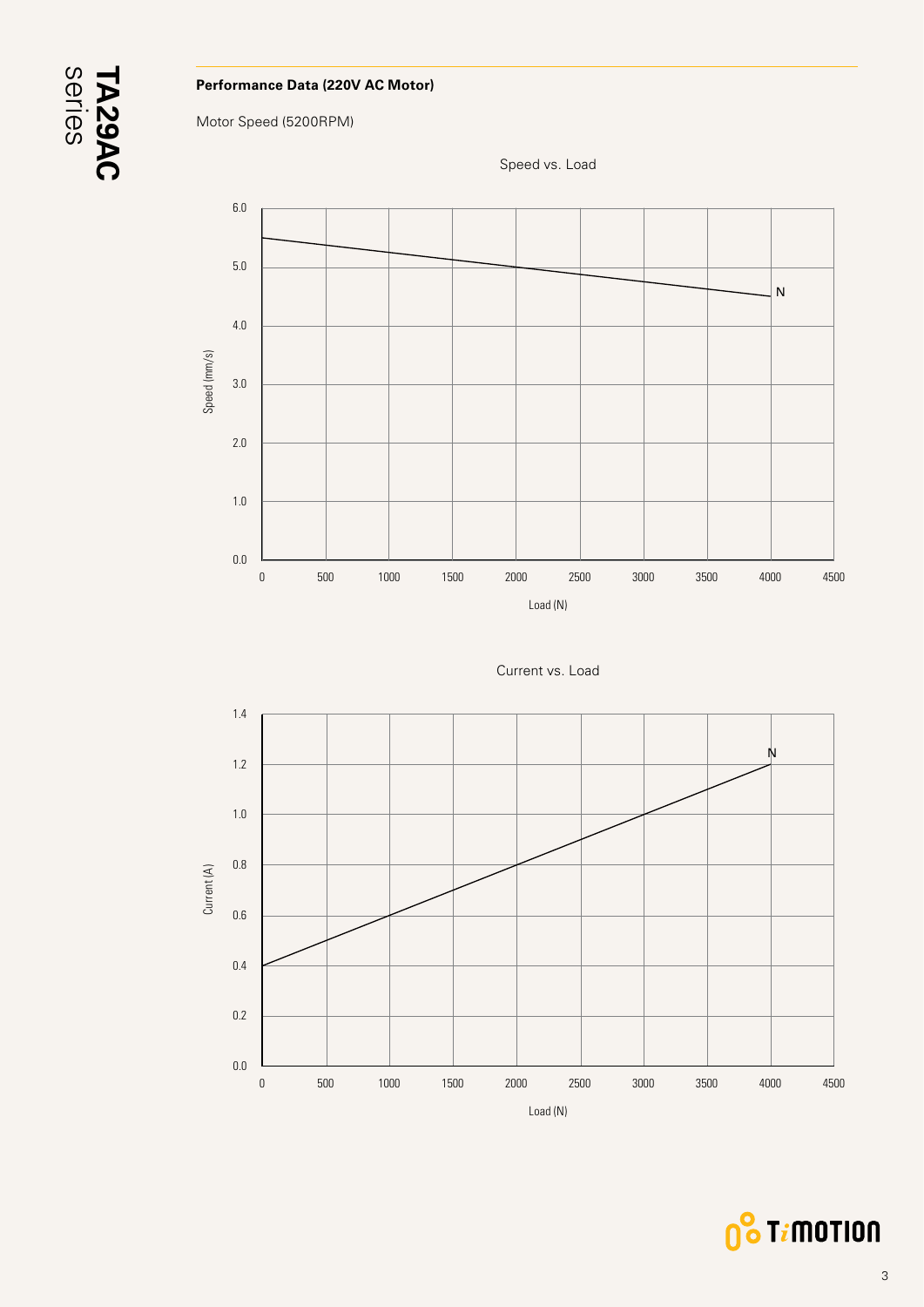## **TA29AC** Ordering Key



## TA29AC

 $\mathbb{L}$ 

 $\mathbf{T}$ 

|                                                                                   |                                   |                                                                        |                                     | Version: 20211104-B                                     |
|-----------------------------------------------------------------------------------|-----------------------------------|------------------------------------------------------------------------|-------------------------------------|---------------------------------------------------------|
| <b>Voltage</b>                                                                    | $U = 110 - 240V AC$               |                                                                        |                                     |                                                         |
| <b>Load and Speed</b>                                                             | See page 2                        |                                                                        |                                     |                                                         |
| Stroke (mm)                                                                       | See page 2                        |                                                                        |                                     |                                                         |
| <b>Retracted Length</b><br>(mm)                                                   | See page 5                        |                                                                        |                                     |                                                         |
| <b>Rear Attachment</b><br>(mm)<br>See page 6                                      |                                   | 3 = Aluminum, U clevis, slot 6.2, depth 12.2, hole 10.2                |                                     | 4 = Aluminum, U clevis, slot 6.2, depth 12.2, hole 12.2 |
| <b>Front Attachment</b><br>(mm)<br>See page 6                                     | 3 = Aluminum, slotless, hole 10.2 |                                                                        | $4 =$ Aluminum, slotless, hole 12.2 |                                                         |
| <b>Direction of</b><br><b>Rear Attachment</b><br>(Counterclockwise)<br>See page 6 | $1 = 90^\circ$                    | $2 = 0^{\circ}$                                                        |                                     |                                                         |
| Color                                                                             | $1 = Black$                       | $2 =$ Pantone 428C                                                     |                                     |                                                         |
| <b>IP Rating</b>                                                                  | $1 = \text{Without}$              | $2 = IP54$                                                             | $3 = IP66$                          | $5 = IP66W$                                             |
| <b>Special Functions</b><br>for Spindle Sub-<br><b>Assembly</b>                   | 0 = Without (Standard)            | $2 =$ Standard push only                                               |                                     |                                                         |
| <b>Functions for</b><br><b>Limit Switches</b><br>See page 7                       |                                   | 1 = Two switches at full retracted / extended positions to cut current |                                     |                                                         |
| <b>Output Signals</b><br>See page 7                                               | $0 = \text{Without}$              | $1 =$ POT                                                              |                                     |                                                         |
| <b>Connector</b><br>See page 7                                                    | $2 =$ Tinned leads                |                                                                        |                                     |                                                         |
| <b>Cable Length (mm)</b>                                                          | Straight, 100<br>Straight, 500    | Straight, 750<br>Straight, 1000                                        | Straight, 1250<br>Straight, 1500    | Straight, 2000                                          |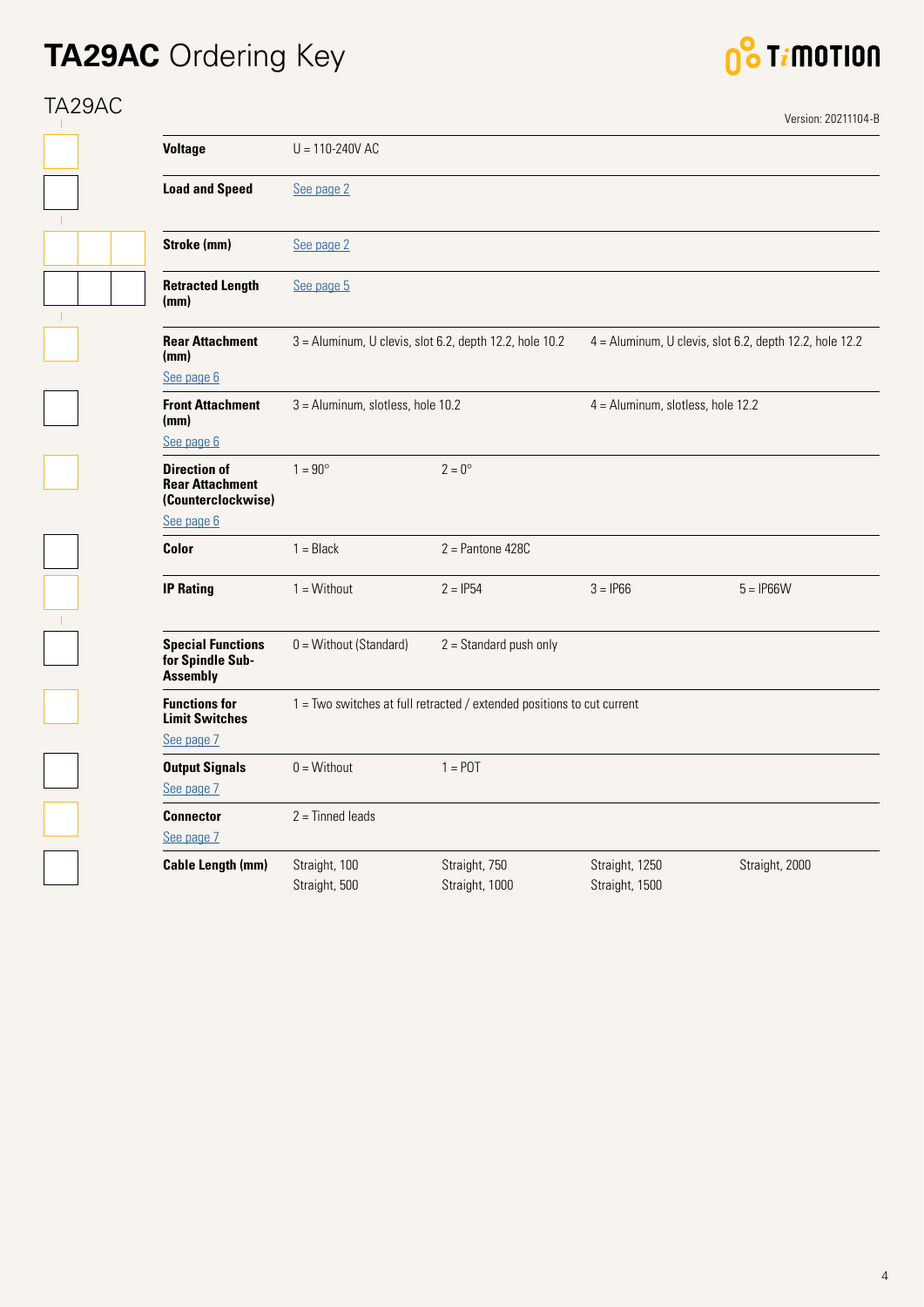#### <span id="page-4-0"></span>**Retracted Length (mm)**

- 1. Calculate A+B+C+D = Y
- 2. Retracted length needs to ≥ Stroke+Y
- 3. Retracted length needs to > 302mm

| Rear Attach. |
|--------------|
| 3,4          |
| $+112$       |
|              |
| Load (N)     |
| 4000         |
| $+10$        |
| $+18$        |
| $+18$        |
| $+23$        |
| $+23$        |
| $+28$        |
| $+33$        |
| $+38$        |
| $+43$        |
| $+48$        |
|              |

| <b>C. Special Bunctions for Spindle Sub-Assembly</b> |       |  |  |  |
|------------------------------------------------------|-------|--|--|--|
|                                                      |       |  |  |  |
| $\mathbf{0}$                                         |       |  |  |  |
| $\overline{2}$                                       | $+6$  |  |  |  |
|                                                      |       |  |  |  |
| <b>D. Output Signal</b>                              |       |  |  |  |
| 0                                                    | ۰     |  |  |  |
| 1                                                    | $+20$ |  |  |  |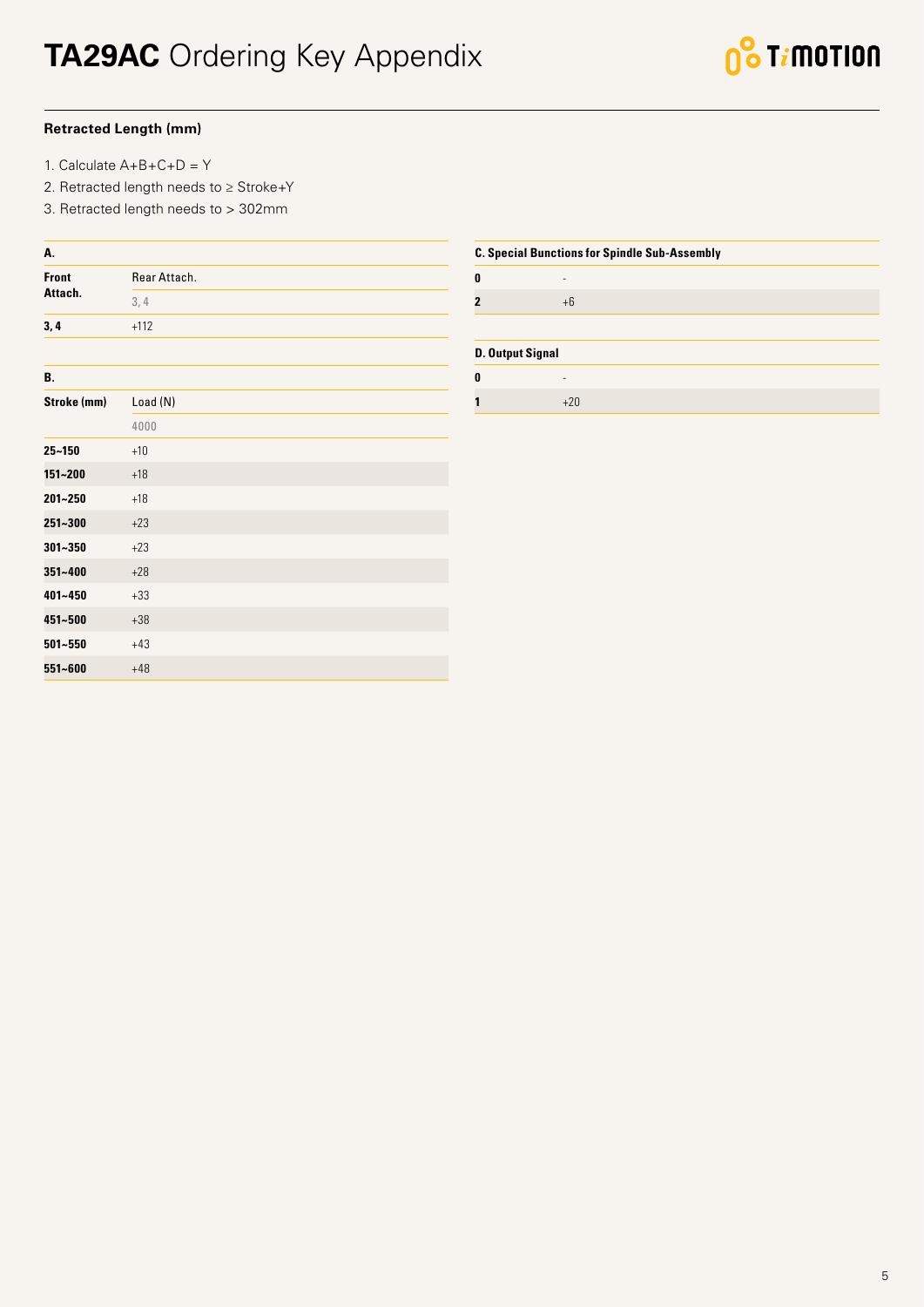### <span id="page-5-0"></span>**TA29AC** Ordering Key Appendix



#### **Rear Attachment (mm)**

3 = Aluminum, U clevis, slot 6.2, depth 12.2, hole 10.2



4 = Aluminum, U clevis, slot 6.2, depth 12.2, hole 12.2



#### **Front Attachment (mm)**







#### **Direction of Rear Attachment (Counterclockwise)**